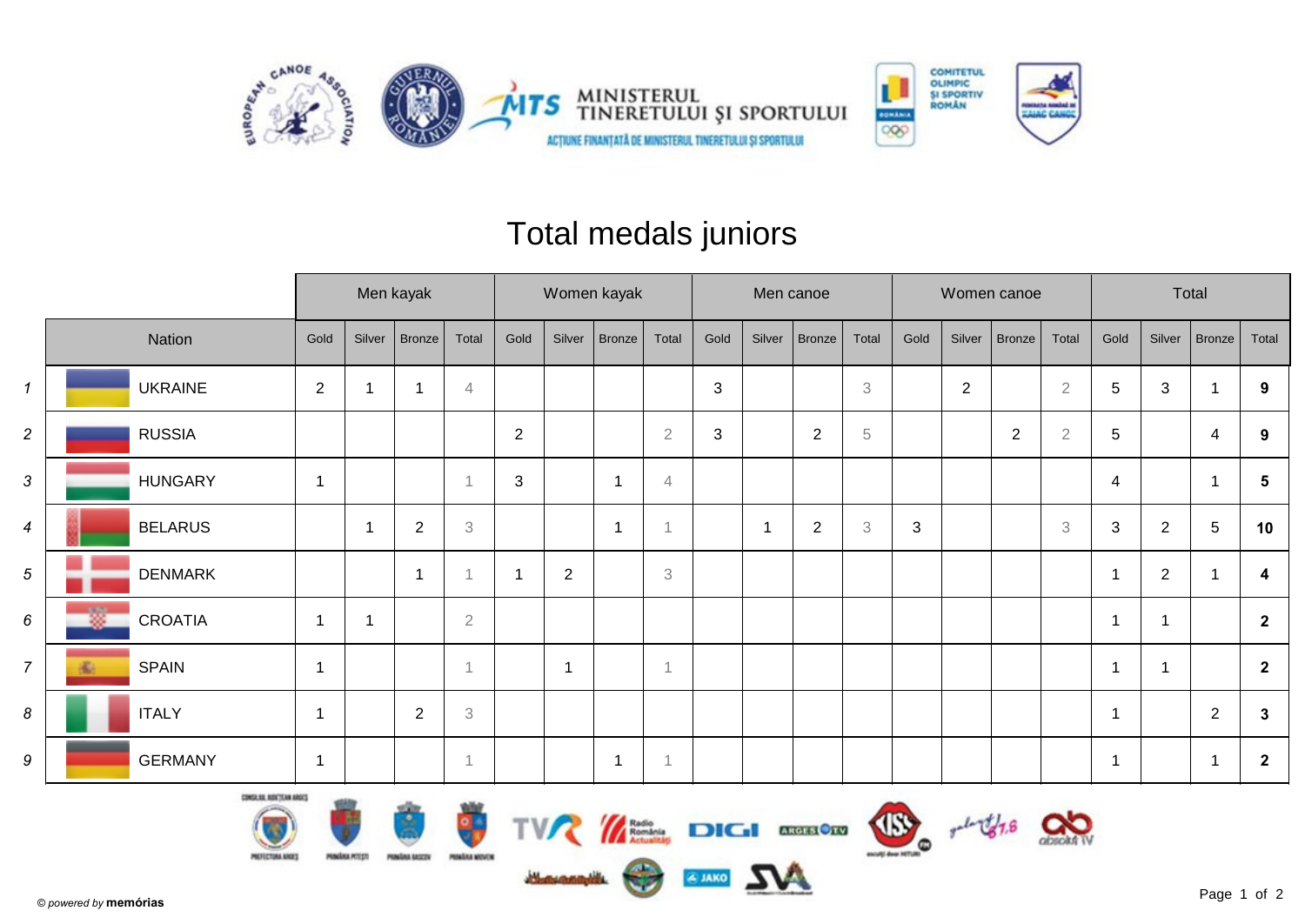



## Total medals juniors

|        |                       |      | Men kayak |        |                | Women kayak |             |              |       |      |                         | Men canoe      |                           |      |        | Women canoe |                | Total |                |                |                |
|--------|-----------------------|------|-----------|--------|----------------|-------------|-------------|--------------|-------|------|-------------------------|----------------|---------------------------|------|--------|-------------|----------------|-------|----------------|----------------|----------------|
|        | Nation                | Gold | Silver    | Bronze | Total          | Gold        | Silver      | Bronze       | Total | Gold | Silver                  | <b>Bronze</b>  | Total                     | Gold | Silver | Bronze      | Total          | Gold  | Silver         | Bronze         | Total          |
| 10     | <b>POLAND</b>         |      |           |        |                |             | $\sqrt{2}$  |              | 3     |      | $\overline{\mathbf{1}}$ |                | $\overline{1}$            |      |        |             |                |       | 3              |                | 4              |
| 11     | <b>ROMANIA</b>        |      |           | 1      | $\overline{2}$ |             | $\mathbf 1$ |              |       |      | $\mathbf 1$             |                | $\mathbf 1$               |      |        |             |                |       | $\mathbf{3}$   | f              | 4              |
| 12     | <b>BULGARIA</b>       |      |           |        |                |             |             |              |       |      | $\overline{c}$          |                | $\ensuremath{\mathbf{3}}$ |      |        |             |                |       | $\overline{2}$ |                | $\mathbf{3}$   |
| 13     | <b>CZECH REPUBLIC</b> |      |           |        | -1             |             |             | 1            |       |      |                         |                |                           |      |        |             |                |       | 1              |                | $\mathbf{2}$   |
| 14     | <b>FRANCE</b>         |      |           |        |                |             |             |              |       |      |                         |                |                           |      |        | 1           | $\overline{2}$ |       | $\overline{1}$ | ٠              | $\overline{2}$ |
| 15     | <b>SERBIA</b>         |      |           |        | -1             |             |             | $\mathbf{1}$ |       |      |                         |                |                           |      |        |             |                |       | 1              |                | $\overline{2}$ |
| 16     | LITHUANIA             |      |           |        |                |             |             |              |       |      | -1                      |                | 1                         |      |        |             |                |       | 1              |                | $\mathbf 1$    |
| $17\,$ | <b>SLOVAKIA</b>       |      |           |        | $\overline{1}$ |             |             |              |       |      |                         |                |                           |      |        |             |                |       | 1              |                | -1             |
| 18     | <b>MOLDOVA</b>        |      |           |        |                |             |             |              |       |      |                         | $\overline{1}$ | $\mathbf 1$               |      |        |             |                |       |                | $\overline{1}$ | -1             |



 $rac{1}{\sqrt{1-\frac{1}{2}}\sqrt{1-\frac{1}{2}}\sqrt{1-\frac{1}{2}}\sqrt{1-\frac{1}{2}}\sqrt{1-\frac{1}{2}}\sqrt{1-\frac{1}{2}}\sqrt{1-\frac{1}{2}}\sqrt{1-\frac{1}{2}}\sqrt{1-\frac{1}{2}}\sqrt{1-\frac{1}{2}}\sqrt{1-\frac{1}{2}}\sqrt{1-\frac{1}{2}}\sqrt{1-\frac{1}{2}}\sqrt{1-\frac{1}{2}}\sqrt{1-\frac{1}{2}}\sqrt{1-\frac{1}{2}}\sqrt{1-\frac{1}{2}}\sqrt{1-\frac{1}{2}}\sqrt{1-\frac{1}{2}}\sqrt{1-\frac{$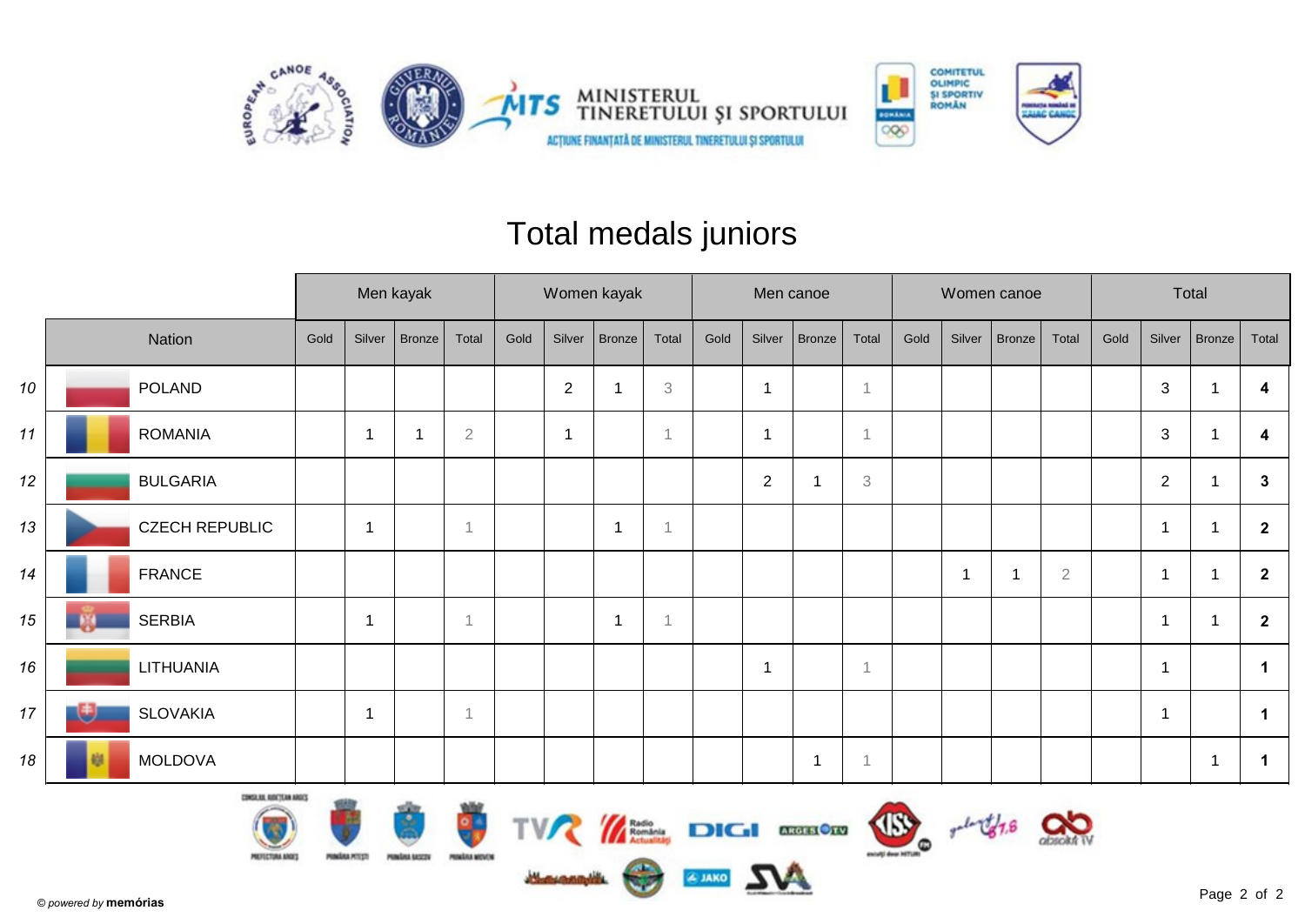



## Total medals under 23

|                |                       |                |                | Men kayak      |                | Women kayak    |                         |                |                |                          |                | Men canoe     |                           |      |                          | Women canoe    |                           | Total                     |              |                |                |  |
|----------------|-----------------------|----------------|----------------|----------------|----------------|----------------|-------------------------|----------------|----------------|--------------------------|----------------|---------------|---------------------------|------|--------------------------|----------------|---------------------------|---------------------------|--------------|----------------|----------------|--|
|                | Nation                | Gold           | Silver         | Bronze         | Total          | Gold           | Silver                  | <b>Bronze</b>  | Total          | Gold                     | Silver         | <b>Bronze</b> | Total                     | Gold | Silver                   | Bronze         | Total                     | Gold                      | Silver       | $ $ Bronze $ $ | Total          |  |
| $\mathcal{I}$  | <b>ROMANIA</b>        | -1             |                | -1             | $\overline{2}$ | $\mathbf 1$    | $\sqrt{2}$              |                | 4              | $\overline{2}$           |                |               | $\ensuremath{\mathbf{3}}$ |      | $\overline{\phantom{a}}$ |                |                           | 4                         | 4            | $\overline{2}$ | 10             |  |
| $\overline{2}$ | <b>RUSSIA</b>         | -1             | 1              |                | 3              | $\mathbf{1}$   | ٠                       |                | $\overline{2}$ |                          |                |               |                           |      |                          | $\overline{1}$ | $\overline{2}$            | $\sqrt{3}$                | $\mathbf{2}$ | $\overline{2}$ | $\overline{7}$ |  |
| 3              | <b>CZECH REPUBLIC</b> | $\mathbf 1$    |                | $\overline{2}$ | 3              |                |                         |                |                | $\overline{2}$           |                |               | $\ensuremath{\mathsf{3}}$ |      |                          |                |                           | $\sqrt{3}$                |              | $\overline{2}$ | 6              |  |
| $\overline{4}$ | <b>DENMARK</b>        | $\overline{1}$ |                |                |                | $\overline{2}$ |                         |                | $\overline{4}$ |                          |                |               |                           |      |                          |                |                           | $\ensuremath{\mathsf{3}}$ |              |                | 5              |  |
| 5              | <b>HUNGARY</b>        |                | $\overline{2}$ |                | 3              | $\mathbf 1$    | -1                      |                | 3              |                          |                |               |                           |      |                          | $\mathbf{1}$   | $\sqrt{2}$                | $\sqrt{2}$                | 3            | 3              | 8              |  |
| 6              | <b>BELARUS</b>        |                |                | ÷,             |                |                |                         |                |                | 1                        |                | 1             | $\ensuremath{\mathsf{3}}$ |      | 2                        |                | $\ensuremath{\mathsf{3}}$ | $\overline{2}$            | 3            | $\overline{2}$ | $\overline{7}$ |  |
| $\overline{7}$ | <b>BELGIUM</b>        | $\mathbf{2}$   |                |                | $\overline{2}$ |                | $\overline{\mathbf{1}}$ |                | $\sqrt{2}$     |                          |                |               |                           |      |                          |                |                           | $\overline{2}$            | 1            |                | 4              |  |
| 8              | <b>UKRAINE</b>        |                |                |                |                |                |                         |                |                | $\overline{\phantom{a}}$ | $\overline{2}$ | 1             | $\overline{4}$            |      |                          |                |                           | $\overline{1}$            | $\mathbf 2$  |                | 4              |  |
| 9              | <b>POLAND</b>         | -1             | -1             |                | $\sqrt{2}$     |                |                         | $\overline{1}$ | $\overline{A}$ |                          |                | $\mathbf{1}$  | $\mathbf 1$               |      |                          | $\mathbf{1}$   |                           | $\overline{\mathbf{1}}$   | 1            | 3              | 5              |  |













Œ esculpt door Hilfurt